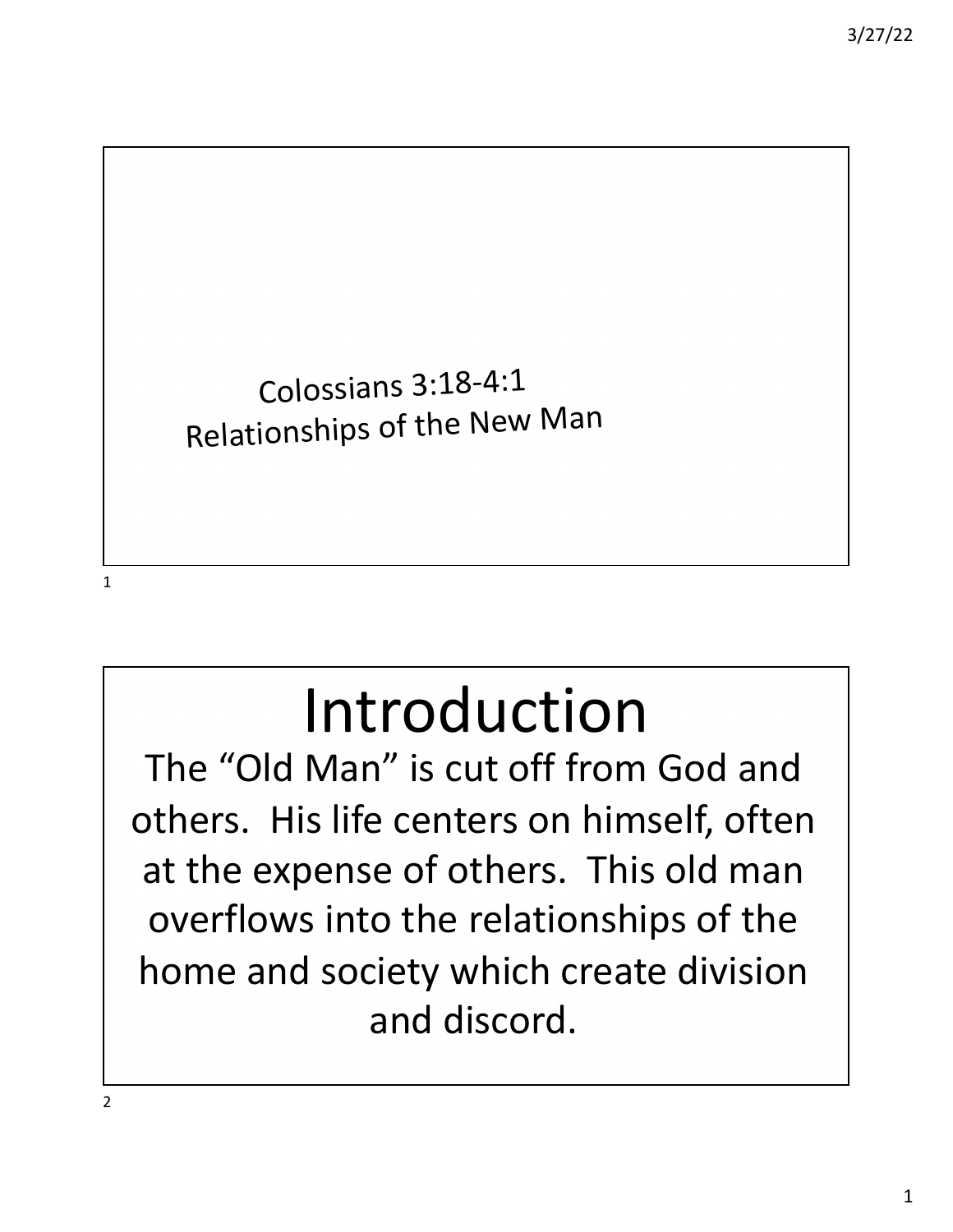

The sin nature causes people to rebel against the roles and design of God in the family. The root of the problem rests in our selfish sinful attitude that seeks to exalt ourselves. Our old nature wants to be the center of the universe. God's plan and purpose is violently attacked and intentionally undermined from every angle in society.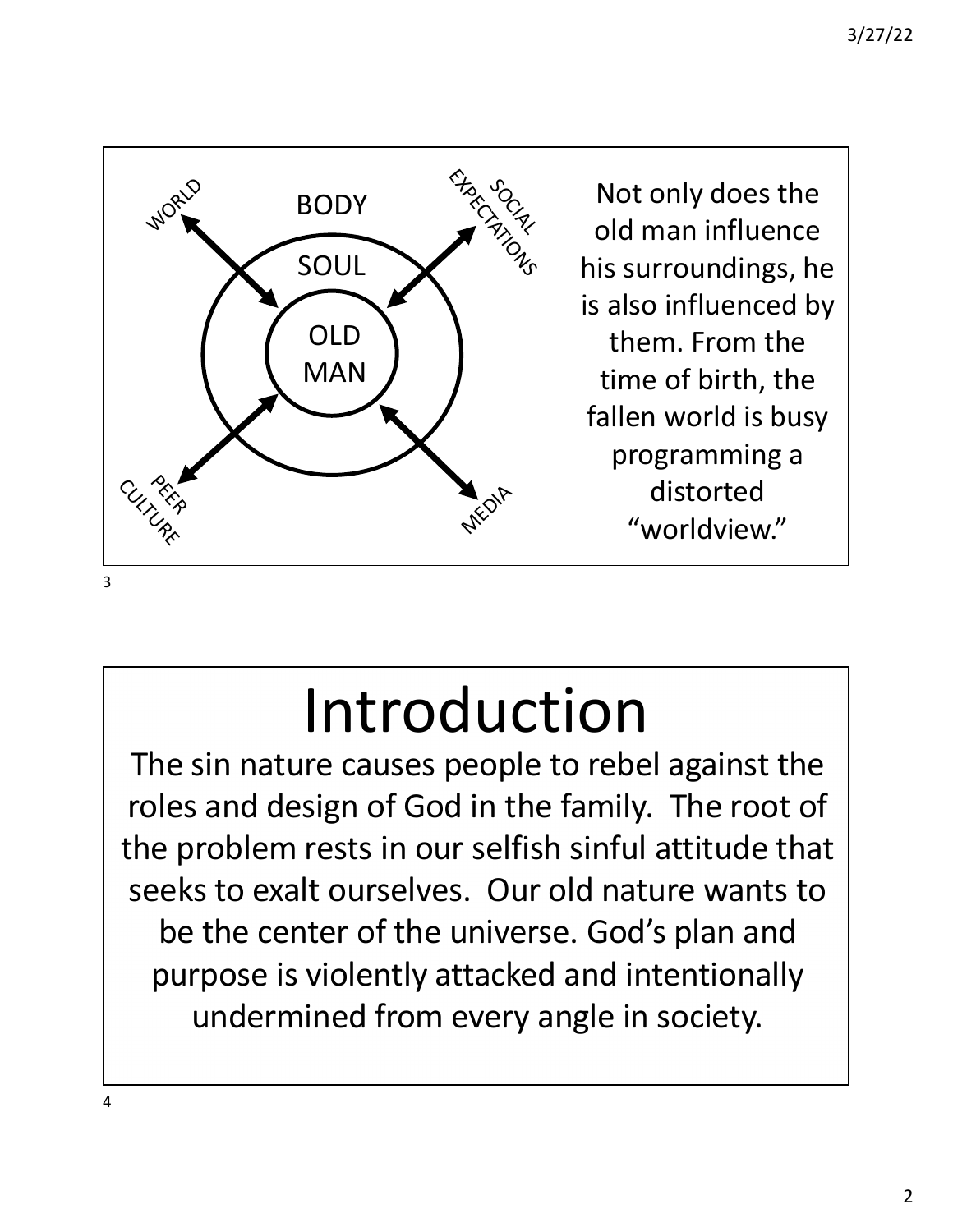Dad is portrayed as a bumbling idiot is many TV shows where the disrespectful daughter saves the day after she has showed utter disrespect for her parents. Too many parents fail to see that media is actively undermining the family. Our young people are modeling the bad behavior they see in media, repeating the phrases and attitudes portrayed by the "heroes" of the program only to be confused when they find themselves in trouble for doing the same.

5

# Introduction

Right and Wrong are no longer being defined by a set moral standards decreed by God. Man has thrown off God's rules and restraints and have exalted themselves as the ones who decided right and wrong. The roles and very definition of marriage and one's sexual identity are being rewritten by society.

> Listen to Isaiah's warning: Isaiah 5:20-21

Woe to those who call evil good, and good evil; Who put darkness for light, and light for darkness; Who put bitter for sweet, and sweet for bitter! <sup>21</sup>Woe to those who are wise in their own eyes, And prudent in their own sight!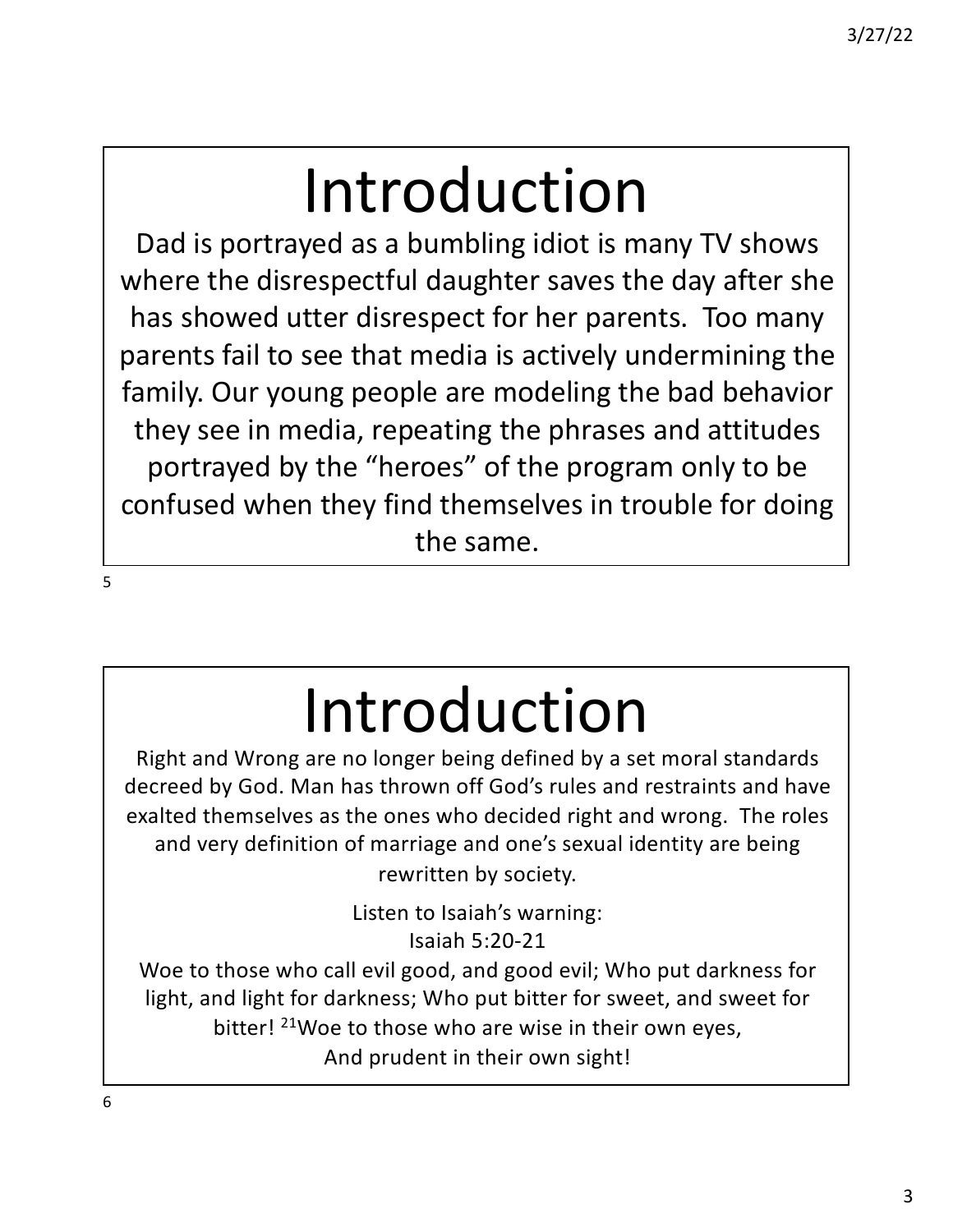Our society and government calls evil good and good evil. These ideas have crept into our schools and directly challenged God's truth with regard to sex and identity, and what is right and wrong.

The institution of marriage is under attack. God was the one who designed and initiated marriage back in the Garden of Eden. It was between a man and a woman for life. God designed sex, but it was to only to be exercised within the bonds of marriage.

# Introduction

Society has taken it upon themselves to redefine the institution of marriage. Today, I feel that those who are not eligible to be married are the ones who are fighting to get married, and those who should be getting married have no desire to do so.

Society has programed our society to believe that sex is not restricted to marriage. Sex has become the basis of dating and one would be hard pressed to find a movie or TV show that does not actively promote promiscuity and the LGBTQ agenda.

Marriage and God's design for the family is being labeled archaic. Single parent families are on the rise, many intentionally so. Government is stepping in as the savior to take care and meet the needs of the children.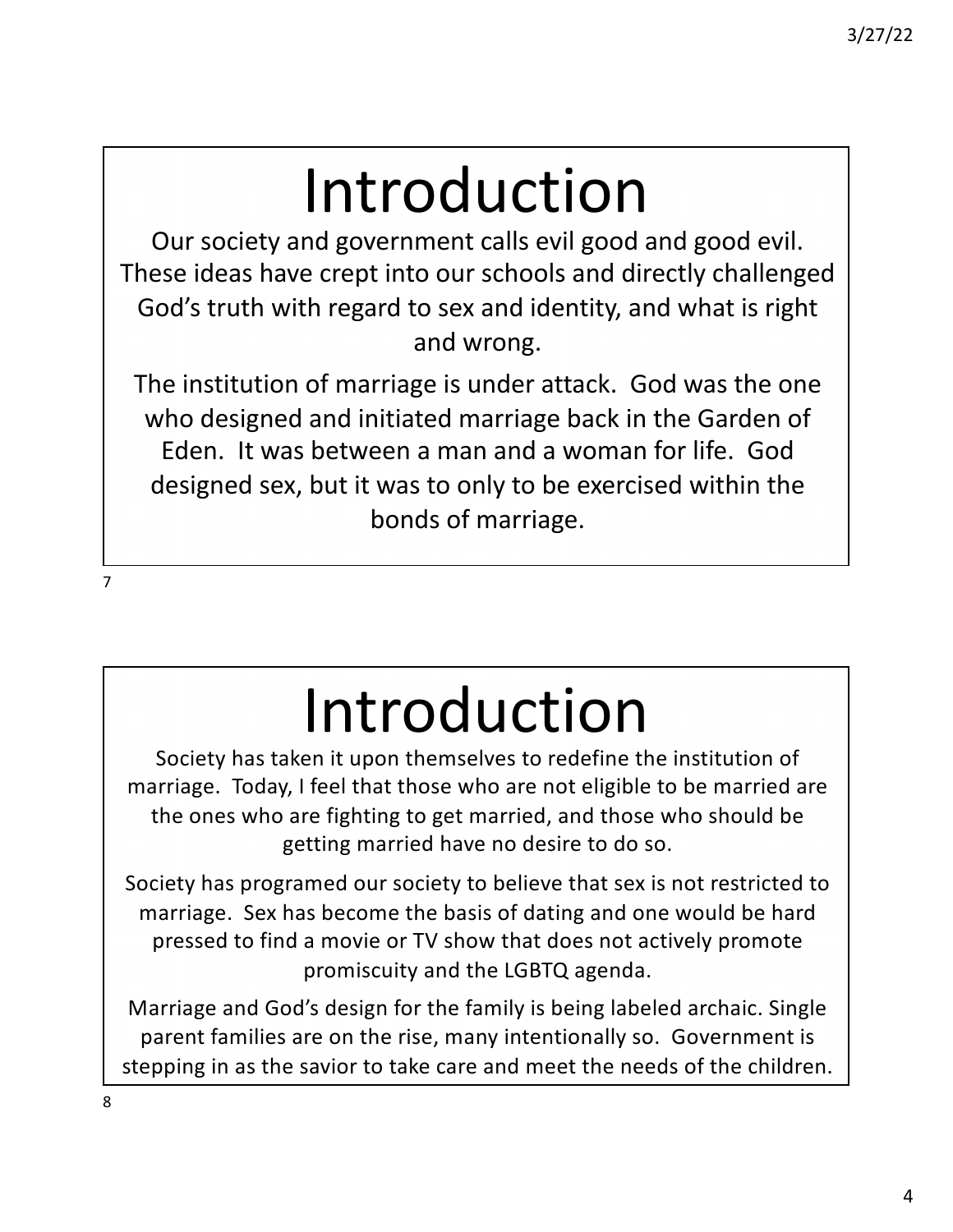While society fights for woman's rights, society also actively fights to degrade and exploit them.

God designed women to be loved, valued, cherished and protected. The depraved culture in which we live teaches that woman are to be used as physical objects of temporal gratification to be used and discarded. Pornography contaminates the minds of our young men and women and reinforces the teachings of society. In dating, couples move from relationship to relationship practicing serial polygamy without the intent to settle down. This is true even in the Christian community.

Introduction

Believers need to carefully examine who they are allowing to define their identity.

God knew us from before the foundation of the world. He has a plan and purpose that He wants us to accomplish, and He designed us and gave us the abilities to accomplish His purpose.

We are made just they way He wanted. There are no mistakes.

When we accepted Jesus as our Savior, He restored our souls and placed His Spirit in us. We have been bought with a price, adopted into God's family, and given a indescribable future that we do not deserve.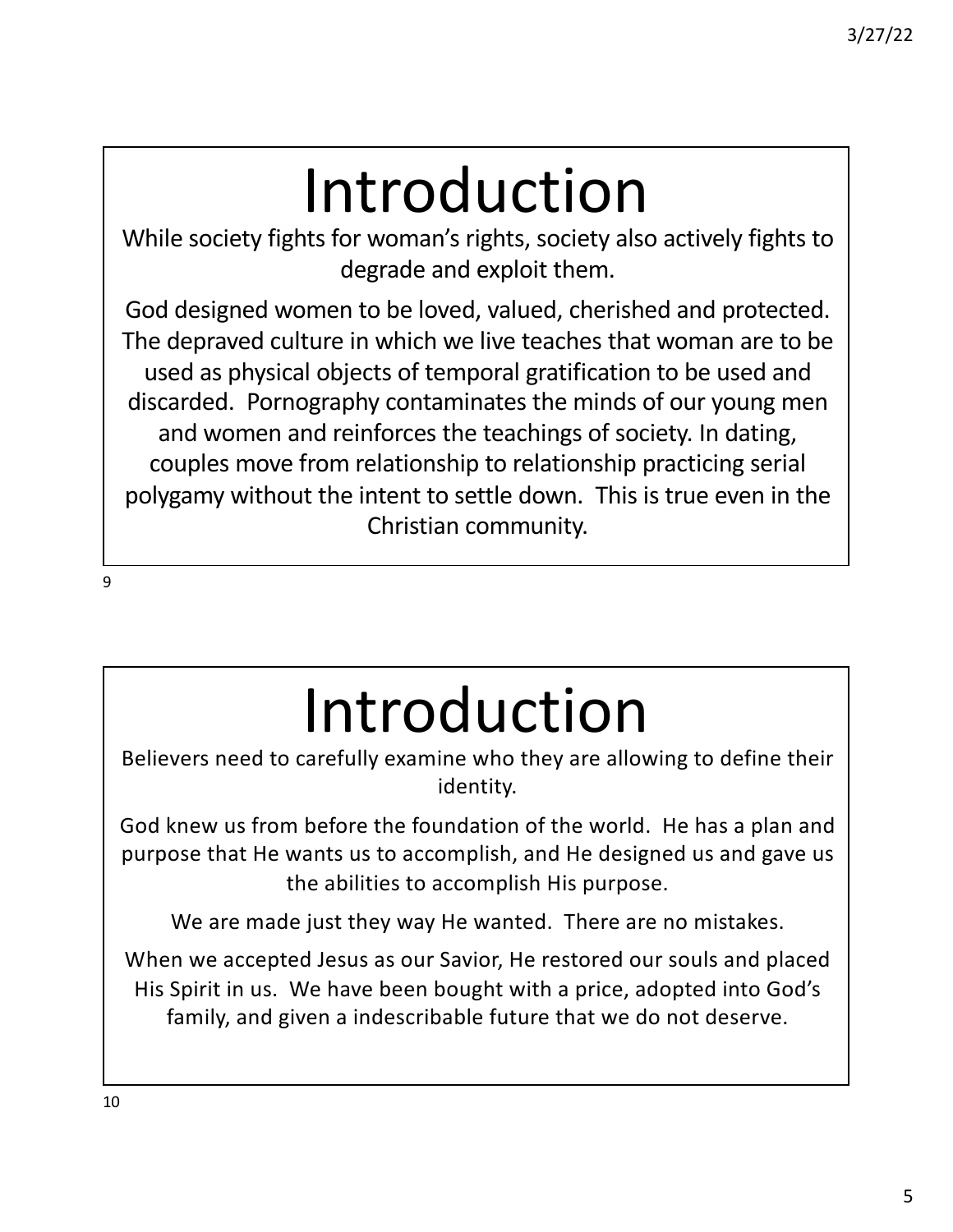Paul has pleaded with us to remove the clothing and practices of the old man. We must evaluate our thinking, values, principles, and goals in every area of our lives. We need to build a Biblical Worldview to see the world, ourselves, and every situation from God's point of view.

We are in the world, but we are not to be of the world. We are to be different for God as called us form the things that had controlled us and our thinking before we were saved. Now we are to be controlled by God's Word and Spirit.

11

# Introduction

You may be wondering, why such a prolonged introduction…

We are moving into a section in which God states His role in marriage, parenting, and the workplace. Many react and reject what God is saying without comprehending that they are tripping over their worldly programming.

Let's take a look at what Paul is trying to tell us.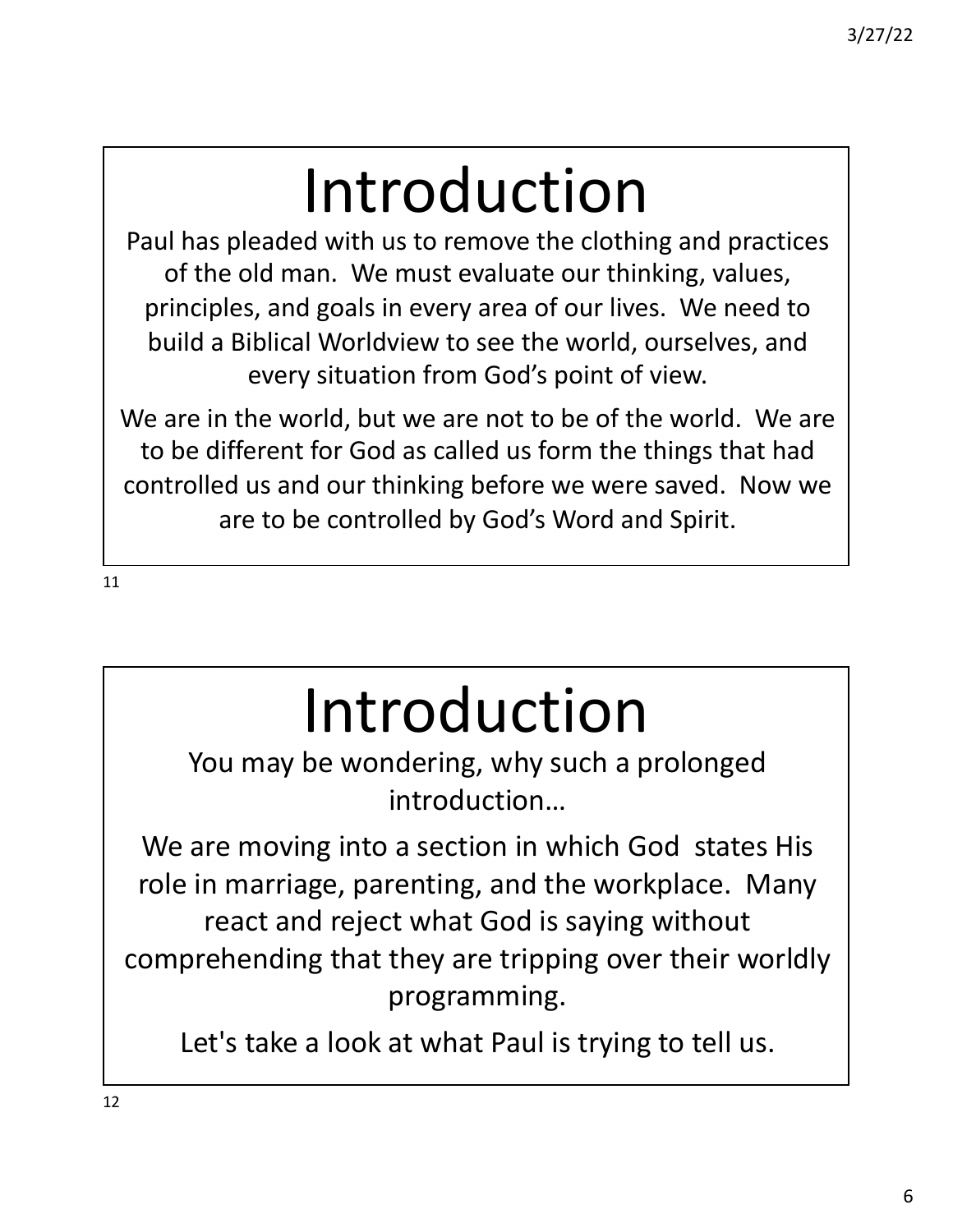

13

#### Colossians 3:18-4:1

Wives, submit to your own husbands, as is fitting in the Lord. **<sup>19</sup>** Husbands, love your wives and do not be bitter toward them. **<sup>20</sup>** Children, obey your parents in all things, for this is well pleasing to the Lord. **<sup>21</sup>** Fathers, do not provoke your children, lest they become discouraged. **<sup>22</sup>** Bondservants, obey in all things your masters according to the flesh, not with eyeservice, as men-pleasers, but in sincerity of heart, fearing God. **<sup>23</sup>** And whatever you do, do it heartily, as to the Lord and not to men, **<sup>24</sup>** knowing that from the Lord you will receive the reward of the inheritance; for you serve the Lord Christ. **<sup>25</sup>** But he who does wrong will be repaid for what he has done, and there is no partiality. 4 Masters, give your bondservants what is just and fair, knowing that you also have a Master in heaven.